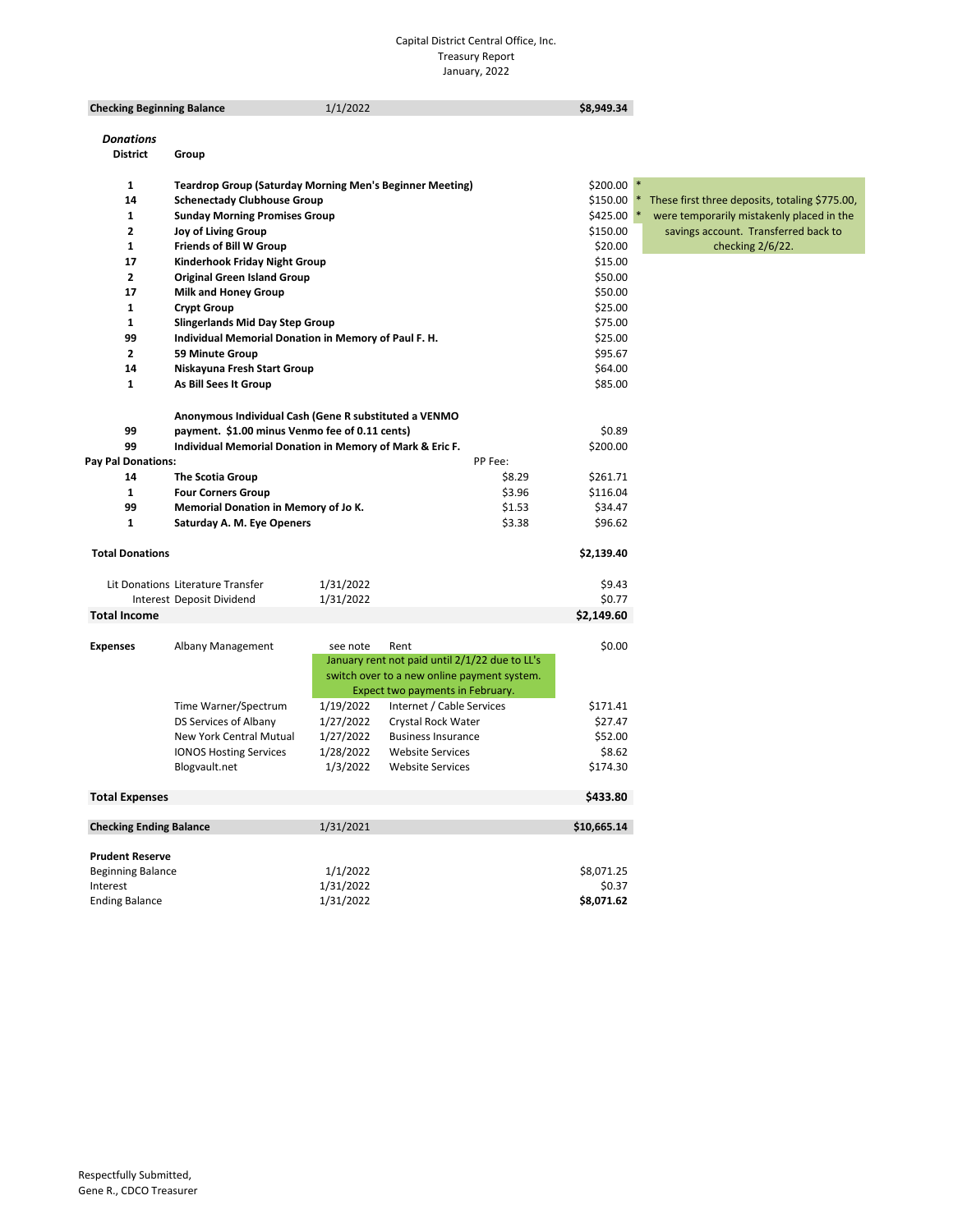# Available\*\* \$8,669.78

Current \$8,669.78

#### Jan 1, 2022 - Jan 31, 2022 Custom

| Date                                                                                                                            | <b>Description</b>                                                                                                      | <b>Amount</b> | <b>Balance</b>       |
|---------------------------------------------------------------------------------------------------------------------------------|-------------------------------------------------------------------------------------------------------------------------|---------------|----------------------|
|                                                                                                                                 | 01/31/2022 Deposit Dividend DIVIDEND / %% APY Earned 0.10% 01/01/22 to 01/31/22 %% APYE Avg Daily Bal 9,091.58          |               | \$0.77 \$9,890.14    |
| 01/31/2022 Deposit Home Banking Transfer / From CAPITAL DISTRIC 0000816580 Share 0090 Connect-24 01/31/2022 09:48 223002 - Lit. |                                                                                                                         |               | \$9.43 \$9,889.37    |
|                                                                                                                                 | Donations                                                                                                               |               |                      |
|                                                                                                                                 | 01/28/2022 Withdrawal Business Debit / WWW.1AND1.COM CHESTERBROOK PA Date 01/27/22 2 2028047538 8 4816 %% Card 21 #0553 |               | -\$8.62 \$9,879.94   |
|                                                                                                                                 | 01/27/2022 Withdrawal NEW YORK CENTRAL / TYPE: EFT DEBIT ID: 1150398170 CO: NEW YORK CENTRAL %% ACH Trace               |               | -\$52.00 \$9,888.56  |
|                                                                                                                                 | 051000015474700                                                                                                         |               |                      |
|                                                                                                                                 | 01/27/2022 Withdrawal DS WATERS OF AME / TYPE: MSInvoice ID: 1205743877 CO: DS WATERS OF AME %% ACH Trace               |               | -\$27.47 \$9,940.56  |
|                                                                                                                                 | 042000012349739                                                                                                         |               |                      |
|                                                                                                                                 | 01/25/2022 Transaction COMMENT / %% ACH Trace 091000013911321                                                           | \$0.00        |                      |
|                                                                                                                                 | 01/25/2022 Deposit PAYPAL / TYPE: TRANSFER ID: PAYPALSD11 CO: PAYPAL                                                    |               | \$508.84 \$9,968.03  |
|                                                                                                                                 | 01/25/2022 Transaction COMMENT / %% ACH Trace 091000014207782                                                           | \$0.00        |                      |
|                                                                                                                                 | 01/25/2022 Deposit VENMO / TYPE: CASHOUT ID: 5264681992 CO: VENMO                                                       |               | \$0.89 \$9,459.19    |
|                                                                                                                                 | 01/22/2022 Deposit #522624 / CAP COM FCU Business Mobile Deposit CAP COM FCU NY %% Check hold release 01/25/22 50.00    |               | \$50.00 \$9,458.30   |
|                                                                                                                                 | 01/22/2022 Deposit #522514 / CAP COM FCU Business Mobile Deposit CAP COM FCU NY %% Check hold release 01/25/22 25.00    |               | \$25.00 \$9,408.30   |
|                                                                                                                                 | 01/22/2022 Deposit #522394 / CAP COM FCU Business Mobile Deposit CAP COM FCU NY %% Check hold release 01/25/22 75.00    |               | \$75.00 \$9,383.30   |
|                                                                                                                                 | 01/22/2022 Deposit #522268 / CAP COM FCU Business Mobile Deposit CAP COM FCU NY %% Check hold release 01/25/22 25.00    |               | \$25.00 \$9,308.30   |
|                                                                                                                                 | 01/22/2022 Deposit #522150 / CAP COM FCU Business Mobile Deposit CAP COM FCU NY %% Check hold release 01/25/22 95.67    |               | \$95.67 \$9,283.30   |
|                                                                                                                                 | 01/22/2022 Deposit #522028 / CAP COM FCU Business Mobile Deposit CAP COM FCU NY %% Check hold release 01/25/22 64.00    |               | \$64.00 \$9,187.63   |
|                                                                                                                                 | 01/22/2022 Deposit #521938 / CAP COM FCU Business Mobile Deposit CAP COM FCU NY %% Check hold release 01/25/22 85.00    |               | \$85.00 \$9,123.63   |
|                                                                                                                                 | 01/22/2022 Deposit #521835 / CAP COM FCU Business Mobile Deposit CAP COM FCU NY %% Check hold release 01/25/22 200.00   |               | \$200.00 \$9.038.63  |
|                                                                                                                                 | 01/22/2022 Deposit #473870 / CAP COM FCU Business Mobile Deposit CAP COM FCU NY %% Check hold release 01/25/22 10.00    |               | \$50.00 \$8,838.63   |
|                                                                                                                                 | 01/22/2022 Deposit #473542 / CAP COM FCU Business Mobile Deposit CAP COM FCU NY                                         |               | \$150.00 \$8,788.63  |
|                                                                                                                                 | 01/22/2022 Deposit #473175 / CAP COM FCU Business Mobile Deposit CAP COM FCU NY                                         |               | \$20.00 \$8,638.63   |
|                                                                                                                                 | 01/22/2022 Deposit #472909 / CAP COM FCU Business Mobile Deposit CAP COM FCU NY                                         |               | \$15.00 \$8,618.63   |
|                                                                                                                                 | 01/19/2022 Withdrawal SPECTRUM / TYPE: SPECTRUM ID: 0000358635 CO: SPECTRUM %% ACH Trace 021000024754439                |               | -\$171.41 \$8,603.63 |
|                                                                                                                                 | 01/03/2022 Withdrawal Business Debit / BLOGVAULT/MALCARE BLOGVAULT.NET DE Date 01/02/22 0 2002015465 0 7372 %% Card 21  |               | -\$174.30 \$8,775.04 |
|                                                                                                                                 | #0553                                                                                                                   |               |                      |

\*\* This balance may include overdraft or line of credit funds.